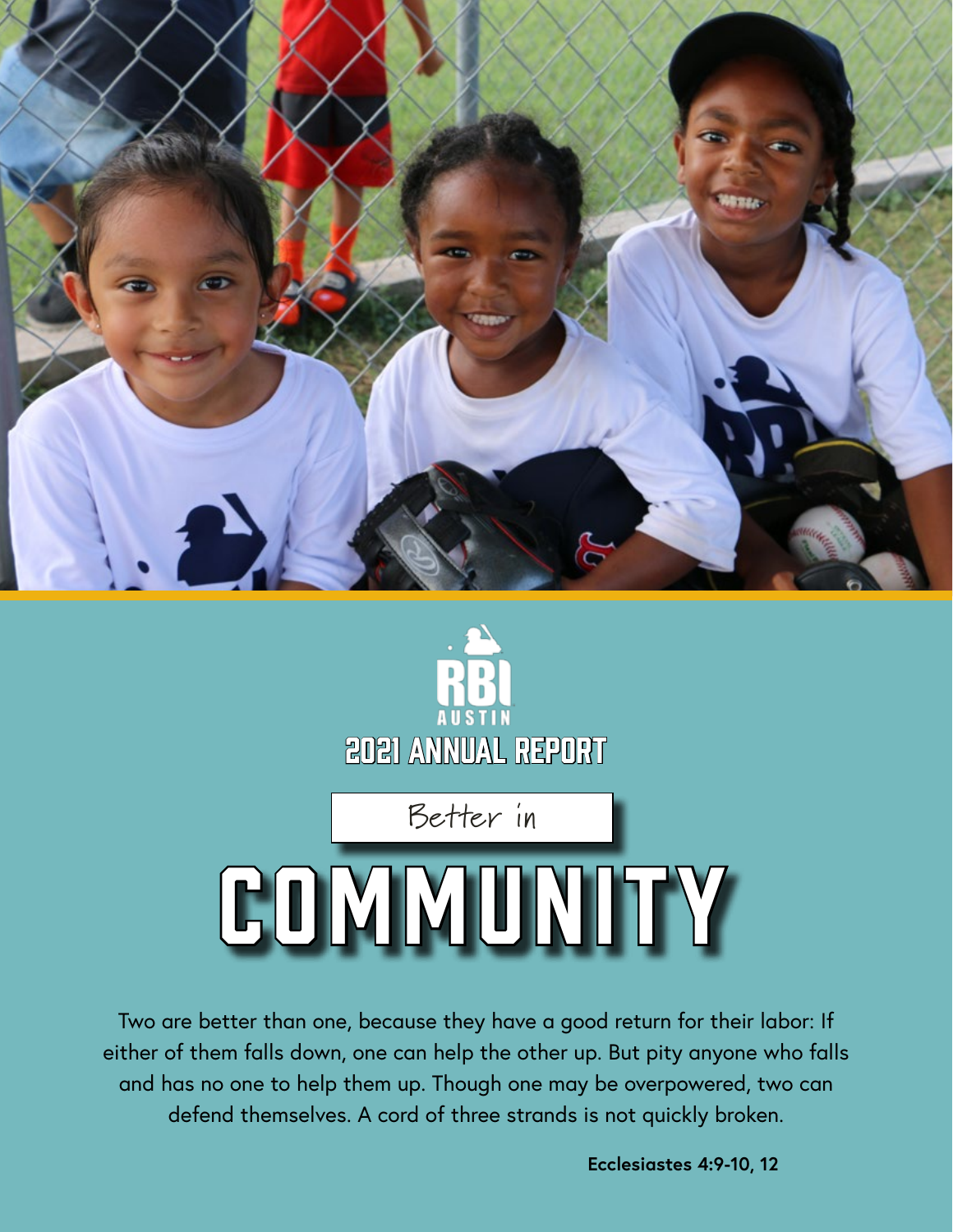



 $\mathcal{X}$ 

X

**AUSTI** 



## By the Numbers

Better Life in Community

A

**CETT** 

# PARTICIPANT DEMOGRAPHICS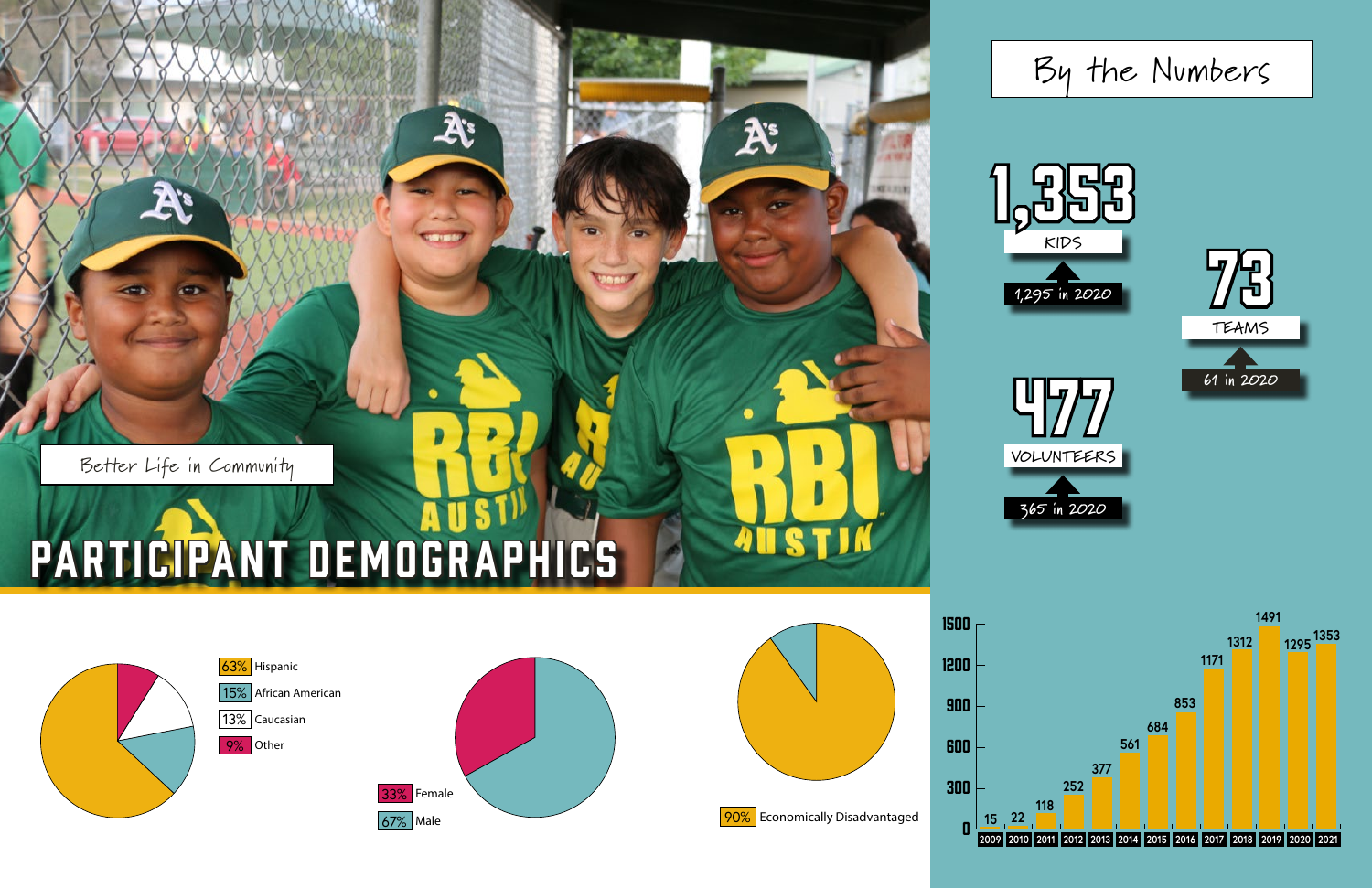# 2021 Key Accomplishments

#### Re-engaged our community in community

Coming out of 2020 where the social isolation of children was the #1 challenge voiced by RBI Austin parents, **your support led to re-engaging our community in community in 2021 in a BIG way!**

Life experiences are better in community and because of your support, 1,353 kids (1,295 in 2020) and 477 volunteers (365 in 2020) were re-engaged in community in 2021. **Thank you!**

### Earned a spot in our First MLB RBI World Series Championship

Our RBI Austin 18U Baseball team made organization history when they earned a spot in the MLB RBI World Series Championship game this past August in Vero, Beach, FL.

As players shared their favorite memory, the most common theme mentioned was the brotherhood formed amongst teammates and coaches.

**Because of your support, our team had better results on the field, but also walked away from this summer with life-changing memories and life-long bonds.** 

### Hosted our First RBI Austin Teen Girls Retreat

Your support allowed us to dive deeper with our girls at RBI Austin's first ever Teen Girls Retreat.

**You provided a safe, supportive environment for important conversations** like the challenges teens face with social media, how to find your identity and self-worth in Jesus, being made in God's image, and how to honor God with your money.

Thank you for making these perspective-altering conversations possible!



\$1.15M Volunteer Value in 2021

Our lean program expense per kid is due in large part to our volunteers who contributed **40,325** hours in 2021.

Full financials are available at rbiaustin.org/finances.





#### Three-Year Financial Overview



#### Expenses: \$829K



#### Revenue: \$875K



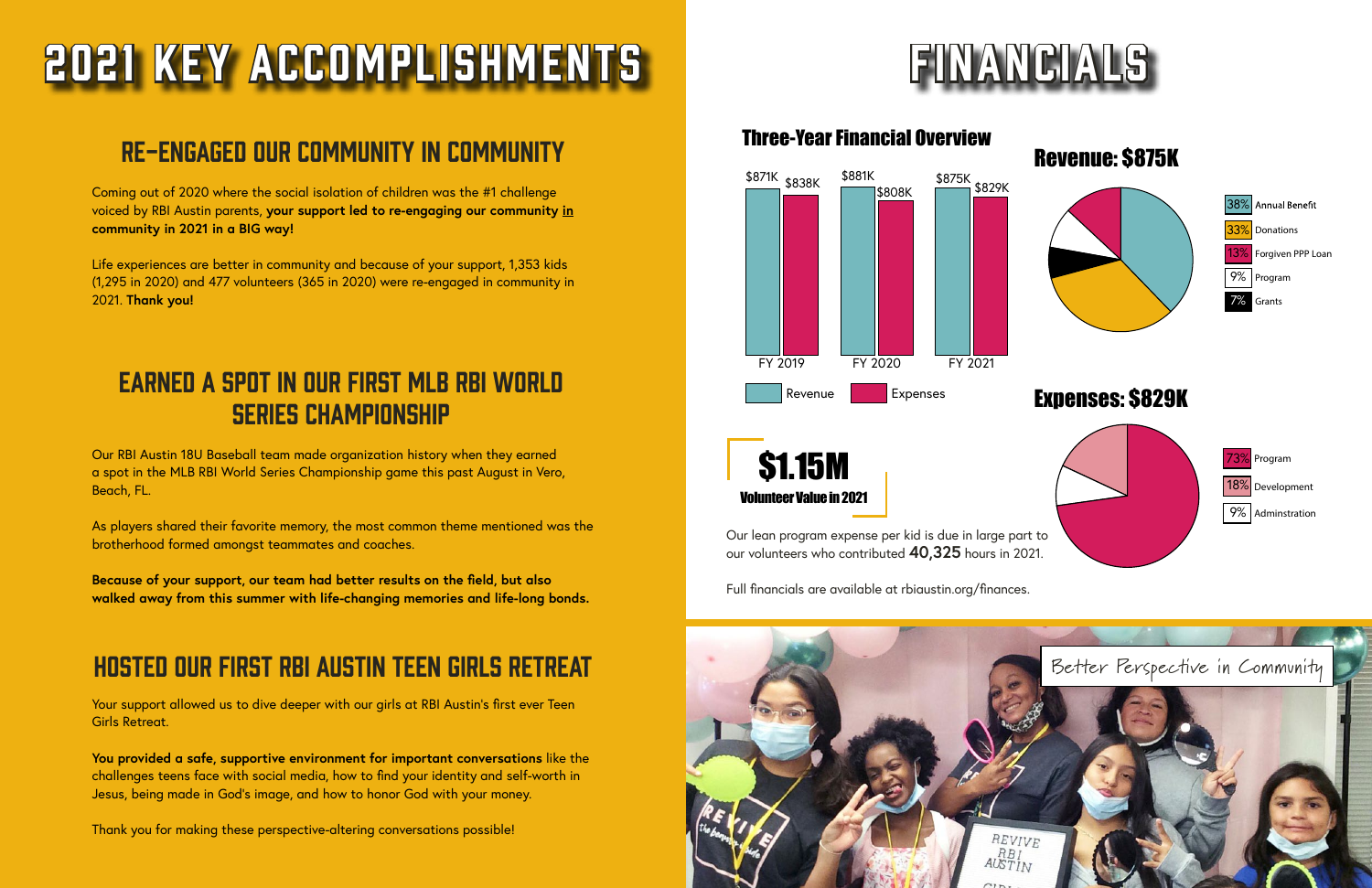A dream for our organization is building up young men and women to become leaders in their communities. Leaders who give back, invest their time, and use their talents and resources to build up other future leaders. So, it does not get much sweeter than having RBI Austin alumni return to the organization to volunteer.

The story below is an excerpt from a longer article written by RBI-Austin-alumni-turned-regional-coach Eric Vandament.

**Thank you for your investment in the young men and women of RBI Austin. Because of you, leaders are being built up and lasting relationships are being formed.**

*"This summer I had the privilege to work as a Volunteer Assistant Coach for the RBI Austin Regional Team.* 

*[When I was a player myself], RBI Austin taught me that baseball isn't all about winning and losing. This organization served as an outlet for me where I built lifelong relationships and made memories that would last a lifetime. They also provided me with mentors in the form of coaches, who played a crucial role in the development of the person I have become today. Without RBI Austin I'm not sure where I would be.* 

*As a coach, this was one of the most fulfilling experiences to see the excitement in the players' eyes. Seeing that all their hard work was paying off and their dreams were coming to fruition. As much as I*  would've loved to see the guys win it all, they had an incredible summer ending with a 9-1 record.

*Therefore, when I was asked to become a coach I jumped at the opportunity, in hopes that I could provide others with the same experience I had.*

*After the sweep of the Southwest Regional, the team chemistry grew to an all-time high. It was amazing to watch the team become one big family doing everything together. The next stop was the MLB RBI World Series in Vero Beach, Florida.* 

*The boys continued their roll once again winning all four pool play games against Phillies RBI, Marlins Youth Academy, Post 1 RBI, and Dodgers RBI.* 

*However, this was not without some challenges; many rain delays, and some great competition. The 4 wins were enough to clinch the number one seed, sending them to the semifinal where they would face off against Post 1 RBI.* 

*Austin would combine a dominant pitching performance with some timely hits to earn an 8-5 victory sending them to the championship. This was a historic feat for RBI Austin being the first championship appearance in the organization's history.* 

*My main takeaway from this experience is that it's not all about winning or losing. For example, this group showed up to the first practice as strangers, with only a handful of guys knowing each other beyond just a first name basis. By the end of the summer, they had turned into a family becoming inseparable. They were able to grow and navigate this experience together solely by relying on one another for support.* 

*To me, this is what makes it more than just a game. To provide young men with the opportunity to cultivate relationships and create memories is what it is all about.* 

*RBI Austin is so much more than just any baseball organization; they are a community that provides outstanding mentors to kids and teaches them skills and traits that they will continue to use off the field for the rest of their lives."*